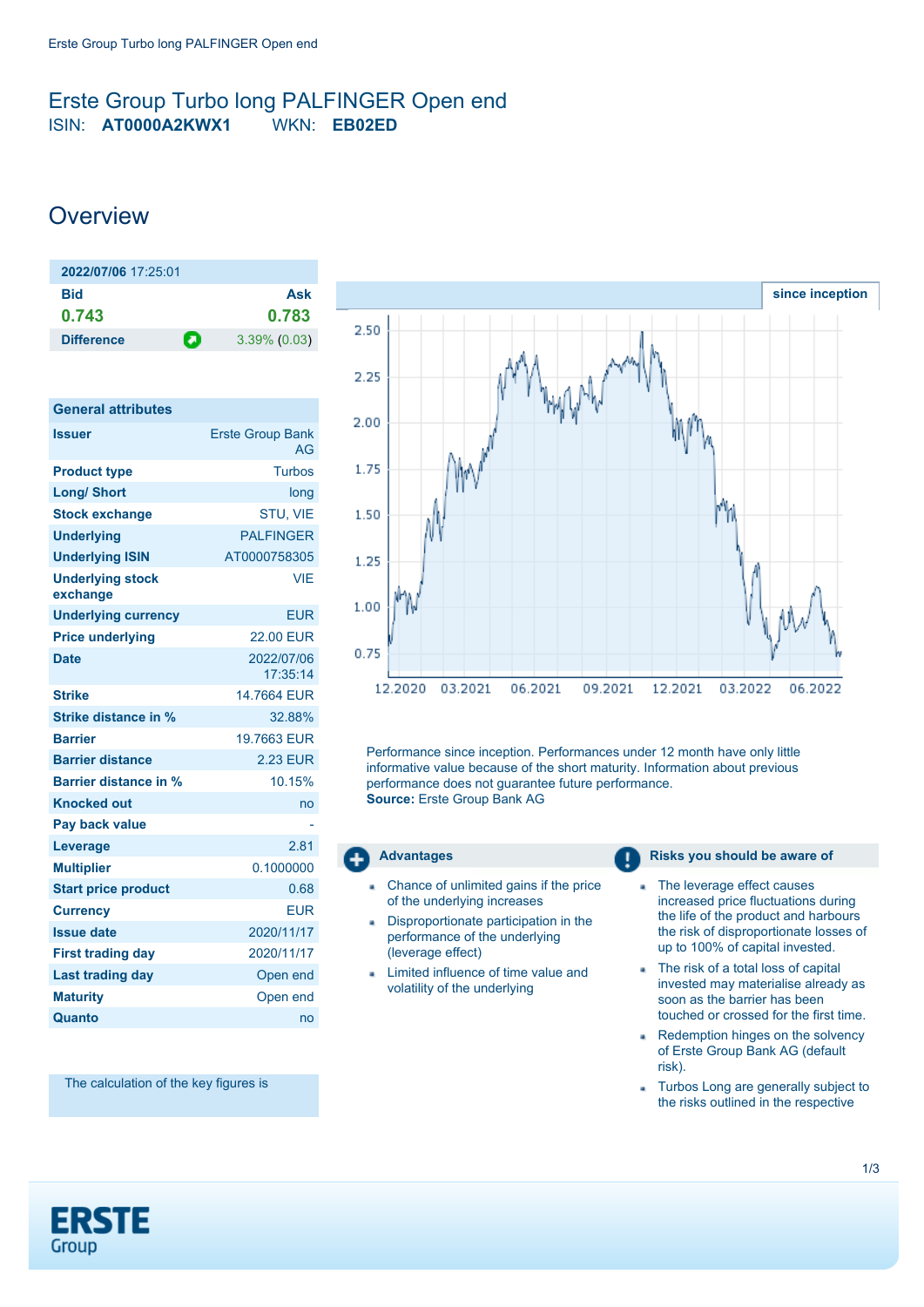based on the most recently delivered price of the underlying (see date/time stamp in tab underlying).

#### **Price information**

| 0.78   |
|--------|
| 0.78   |
| 0.75   |
| 0.74   |
| 5.11 % |
| 0.04   |
| 0.40   |
| 2.51   |
| 0.70   |
|        |

| <b>Performance</b>                  |           |
|-------------------------------------|-----------|
| <b>Performance YTD in %</b>         | $-60.97%$ |
| Performance 1 month in %            | $-31.57%$ |
| <b>Performance 6 months in %</b>    | $-61.56%$ |
| Performance 1 year in %             | $-61.85%$ |
| Performance 3 years in %            |           |
| Performance 5 years in %            |           |
| Performance since inception in<br>% | $+12.21%$ |

prospectus

#### **Turbos | Description**

#### **What are Turbos Long/Short?**

Turbos offer investors the chance to benefit at a disproportionate degree (leveraged) from a positive (Turbos Long) or negative (Turbos Short) development of the market. The leverage is produced by the considerably smaller size of investment required for this product in comparison with the direct investment in the underlying instrument (e.g. shares, indices, or commodities). As a basic rule, the lower the purchase price of the Turbo, the higher the leverage. Just like an option, the Turbo, too, has a strike price. This price is set by the issuer and is integral to the establishment of the leverage. The leverage is calculated by dividing the strike price by the price of the Turbo while bearing in mind the exchange ratio. In contrast to options, the leverage is largely independent of the intensity of fluctuation (i.e. volatility) of the underlying.

The price of a Turbo depends on the performance of the underlying, with the strike price and the barrier representing the crucial parameters. The margin between the price of the underlying and the strike price determines the intrinsic value of the Turbo. It changes in accordance with the price movements of the underlying, but at a disproportionate degree due to the respective leverage. Once the price of the underlying reaches or falls below (Turbos Long), or reaches or rises above (Turbos Short) the barrier, the product becomes worthless immediately, and investors receive at best a marginal residual compensation.

Even slight fluctuations of the underlying can trigger gains for the investor on account of the leverage effect. However, the high potential return is juxtaposed by the possible total loss of the capital invested.

#### **How do Turbos Long work?**

With a Turbo Long investors benefit disproportionately from rising prices of the underlying. Price movements in the underlying are levered in accordance with the chosen strike price. The intrinsic value is equal to the difference between the price of the underlying and the strike price. This means that the price of the Turbo Long increases when the price of the underlying increases.

The barrier of Turbos Long is below the current price of the underlying. If the price of the underlying falls to or below the barrier, the investor incurs a total loss of capital or investors receive at best a marginal residual compensation.

#### **Secondary market**

From the value date onwards the certificates can be traded on each stock exchange day during trading hours. However, Erste Group Bank AG cannot guarantee the existence or maintenance of an active market throughout the entire life of the certificate. The issuer will, as a rule, continuously quote prices, but is not obligated to do so. Neither is the issuer obligated to redeem the certificates. During the life of the certificate its price will be significantly determined by the general development of interest rates, the fluctuations on the capital market, and the general economic scenario.